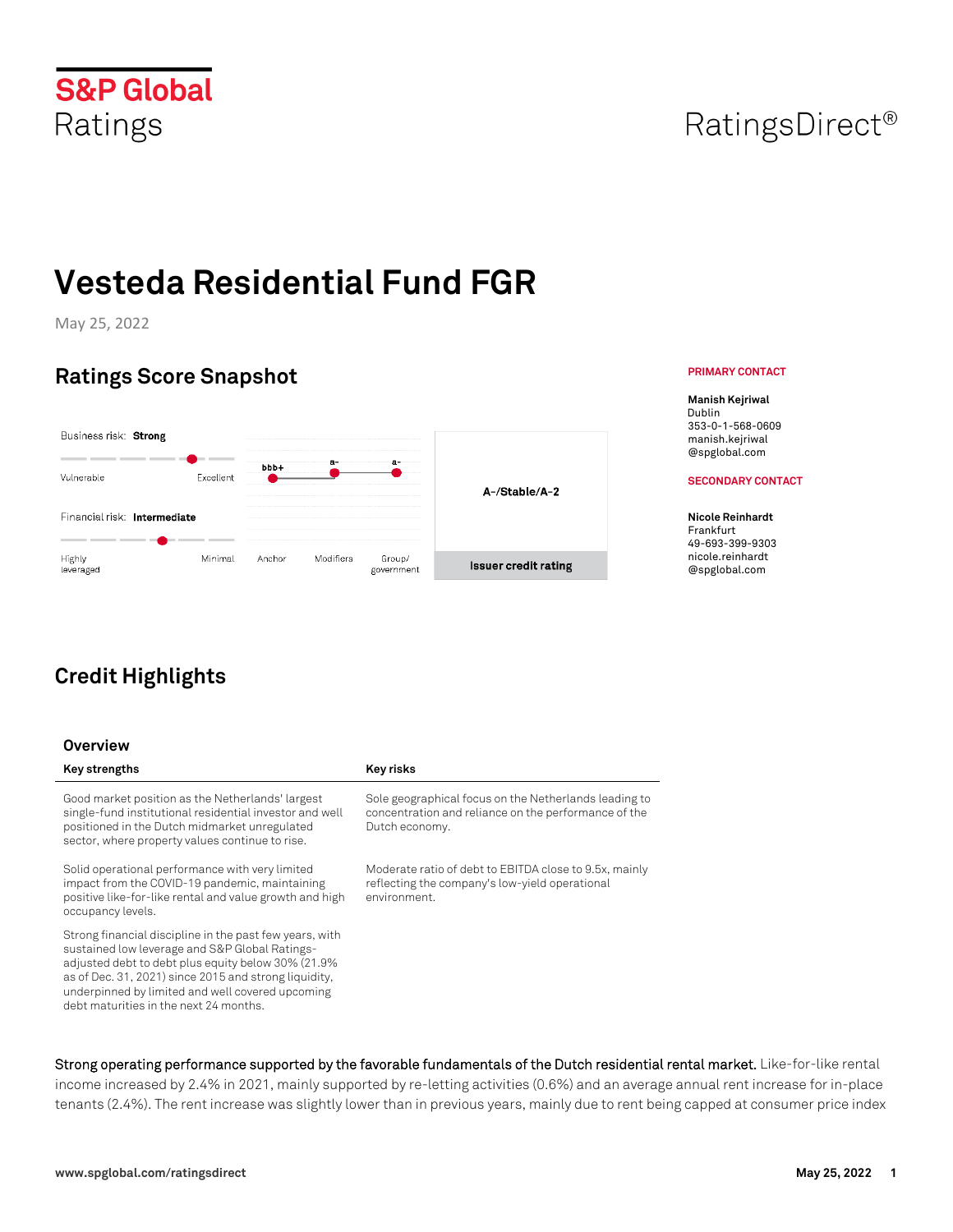#### **Vesteda Residential Fund FGR**

(CPI) plus 1% for existing tenants. As Vesteda expected, the government capped the rent increase in 2022 for the regulated segment at a CPI of 2.3% and for the liberalized segment at a maximum of CPI plus 1% in 2022 and 2023. We understand that the overall impact on Vesteda's portfolio from regulation should be limited for next two years as the company focuses on the mid-rental segment, where we understand regulatory caps will remain limited, as government may not apply caps to the full mid-rental segment of the portfolio and may implement rent caps starting in 2024. The majority of Vesteda's portfolio is located in Randstad, the region in the Netherlands with the most growth potential. We think moderately high inflation expectations and solid demand in this region will support rental growth of about 2%-3% over the next 12-24 months. The occupancy level reached 98.8%, mainly due to good demand trends and we expect it to remain at similar levels in coming years.

**Strong like-for-like portfolio growth of €1.2 billion in 2021, however we expect flat like-for-like portfolio value growth in 2022-2023.** 

The portfolio growth in 2021 was majorly related to huge positive portfolio revaluations of about €1.2 billion driven by strong market fundamentals and continued housing shortages. We understand that the gross yield compressed further and reached close to 3.8% in December 2021. As a result, the company's residential portfolio reached close to €9.8 billion--including €177 million of investment property under construction--at year-end 2021. This marks an increase of more than 15% from 2020 levels (€8.3 billion), and over 30% from €7.3 billion at end-2018.That said, we believe the portfolio value may remain flat given risk of increasing interest rate, which could stabilize the yields or may expand it slightly in next 12-18 months. However, some pressure on yields could be mitigated by expected positive rental growth.

#### Chart 1: Vesteda Residential Fund FGR--Constant Portfolio Growth



E-S&P Global Ratings' estimate. Source: S&P Global Ratings.

**The financial policy is unchanged, with very low leverage, and ratios are in line with our expectations**. For another year, the company's leverage, measured by S&P Global Ratings-adjusted ratio of debt to debt plus equity, was low at 21.9%, with a reported loan-to-value (LTV) ratio of 20.8%. The company targets a reported LTV ratio of 30% in its financial policy. Therefore, we believe the company has some headroom under its LTV target ratio. The net debt to EBITDA ratio was around 8.9x in 2021 and we expect the ratio to remain below 9.5x in 2022-2023 due to operating in low gross yield assets. Vesteda's cost of debt was 1.8% at year-end 2021 and given its relatively low refinancing needs for next two years, we believe the company should be able to withstand the current hikes in inflation and interest rates for next two years.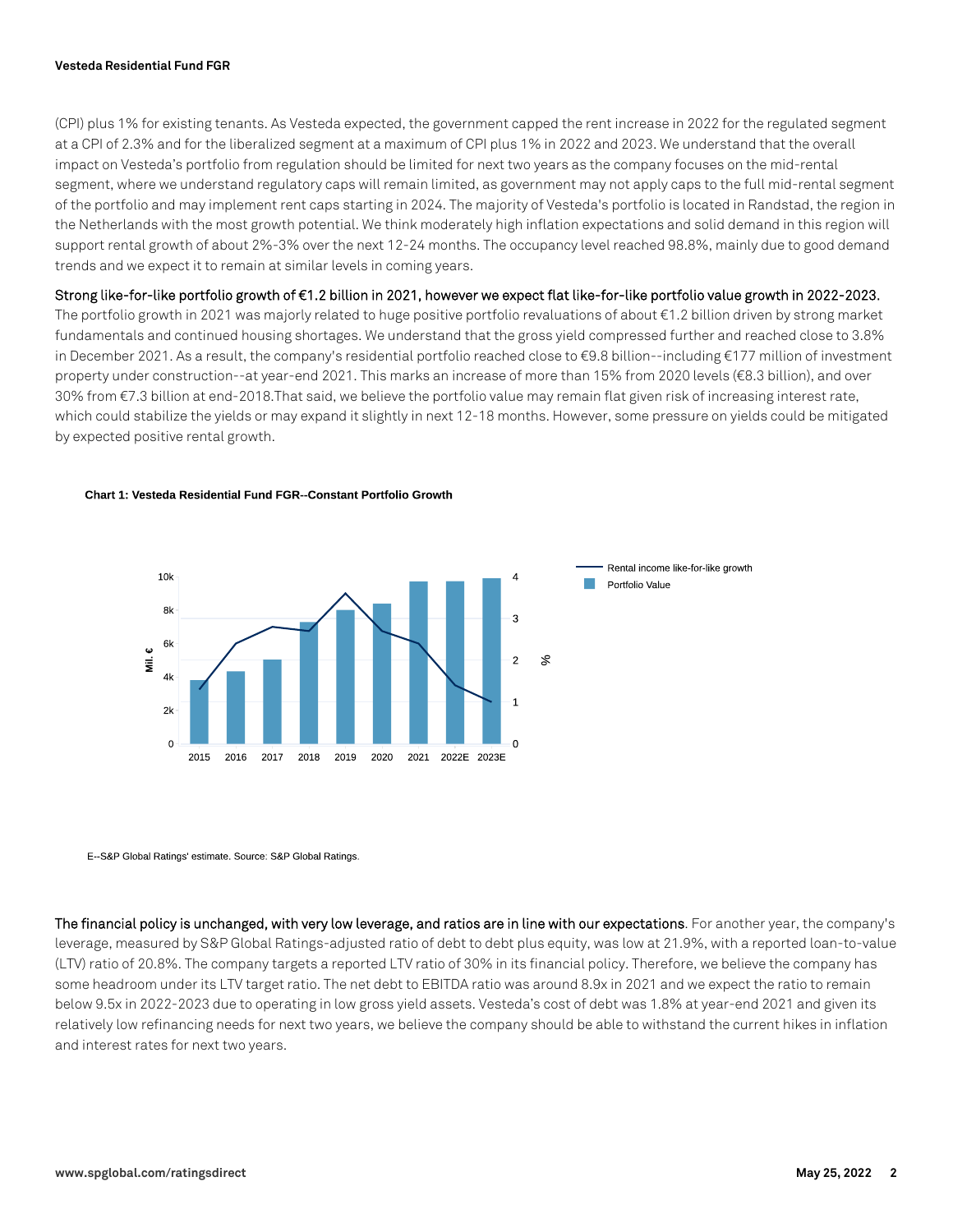# **Outlook**

The stable outlook reflects our view that Vesteda should continue benefiting from stable rental income thanks to its high occupancy levels and the favorable dynamics of the Dutch residential rental market. We anticipate that Vesteda will maintain its adjusted ratio of debt to debt plus equity at about 24%-25%, debt to EBITDA at about 9.0x-9.5x, and EBITDA interest coverage well above 5x, over the next 12-24 months.

# **Downside scenario**

We could lower the rating if:

- Vesteda's debt to debt plus equity increases sustainably to 30% or above as part of a revised financial policy; or
- The company fails to maintain debt to annualized EBITDA below or close to 9.5x.

This could occur if the company considers large debt-financed acquisitions, or much higher capital expenditure (capex) than we anticipate. This could also occur if Vesteda experiences significant negative portfolio revaluations.

# **Upside scenario**

Rating upside is currently limited unless Vesteda significantly expands its portfolio's scale and scope so that it becomes more aligned with higher-rated peers', while maintaining its current financial policy and credit metrics. Such an expansion would also result in stronger portfolio diversification to markets and regions with favorable demand-supply trends and solid demographic prospects.

# **Our Base-Case Scenario**

### **Assumptions**

- Real GDP growth in the Netherlands of 3.2% in 2022 and 2.1% in 2023. We expect overall CPI growth to reach close to 5.0% in 2022.
- Annual like-for-like growth in rental income of 2.0%-3.0% for 2022 and 2023 based on our assumptions of continued demand for Vesteda's assets.
- Stable EBITDA margin to remain at around 67%-69%, with increasing operating costs, due to inflation, being mostly offset by rental growth.
- Annual capex for its existing portfolio and new development of together €200 million-€225 million for the next 12-24 months. However, we understand that part of it is not committed.
- Limited asset rotation with no acquisitions, and disposals of about €100 million in next 12-24 months.
- Conservatively flat portfolio revaluation for next 12-24 months, mainly stemming from positive like for like rental growth and stable yields.
- Overall stable average cost of debt of 1.8%, supported by limited refinancing needs for next two-to-three years.
- Dividend payout in 2022 of about €200 million, in line with the company's strategy.

### **Key metrics**

#### **Vesteda Residential Fund FGR--Key Metrics\***

|  | ----<br>2020a | <br>2021a | 2022e | 2023f<br>----- | 2024f |
|--|---------------|-----------|-------|----------------|-------|
|--|---------------|-----------|-------|----------------|-------|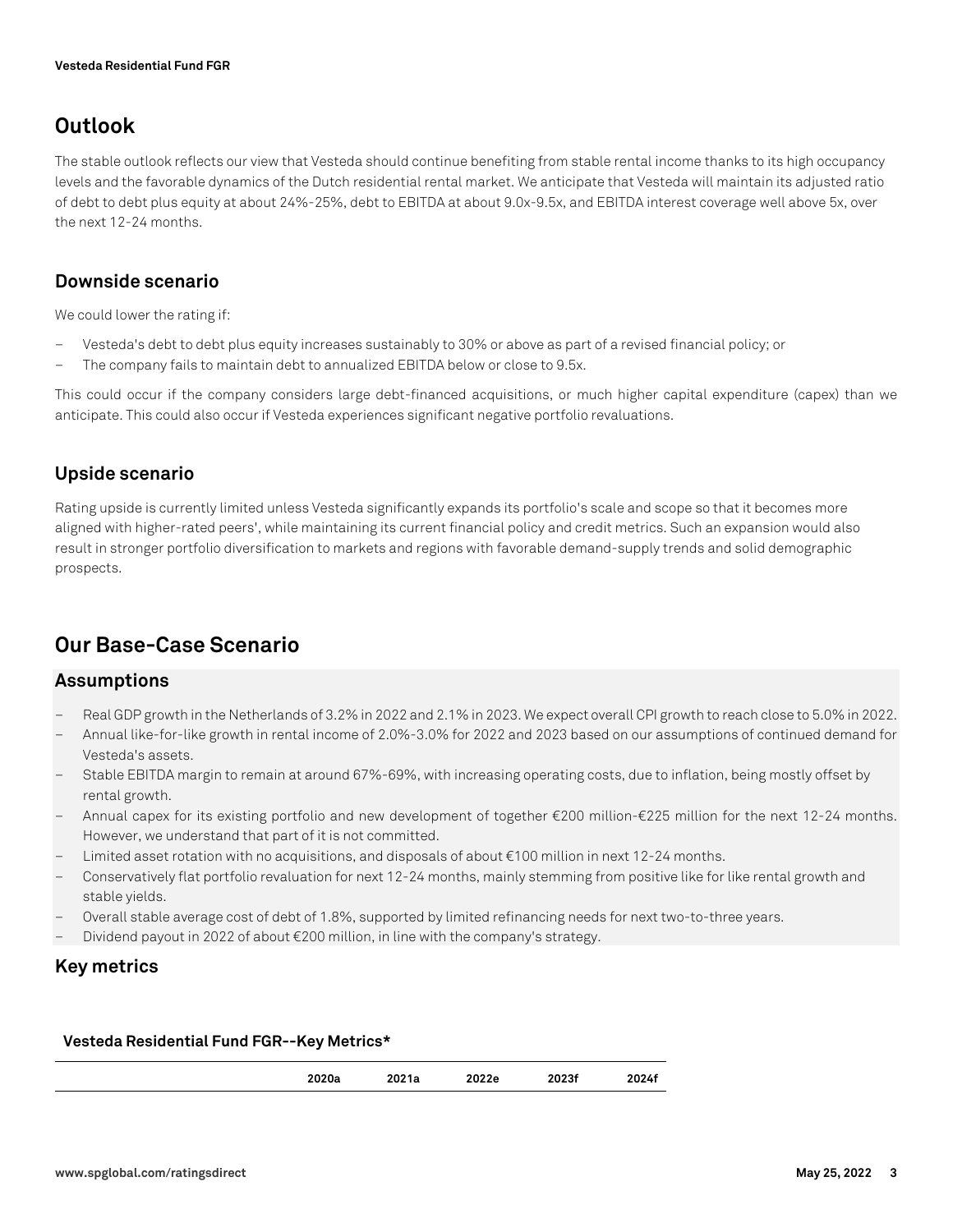#### **Vesteda Residential Fund FGR**

| Debt to $EBITDA(x)$          | 9.0  | 8.9  | $90 - 95$     | $90 - 95$     | $9.0 - 9.5$ |
|------------------------------|------|------|---------------|---------------|-------------|
| EBITDA interest coverage (x) | 5.6  | 6.0  | 60-65         | 65-70         | $6.5 - 7.0$ |
| Debt to debt plus equity (%) | 24.7 | 21.9 | $22.0 - 24.0$ | $22.0 - 24.0$ | 23.0-25.0   |

\*All figures adjusted by S&P Global Ratings. a--Actual. e--Estimate. f--Forecast.

# **Company Description**

Vesteda is one of the largest unlisted Dutch investment funds. It focuses on residential properties in the midmarket unregulated sector (65% of portfolio value as of Dec. 31, 2021), with limited exposure to the higher rent segment (29%) and regulated rents (6%). As of Dec. 31, 2021, the portfolio comprised 27,570 residential units, valued at €9.5 billion.

Vesteda Residential Fund FGR--Portfolio Summary

| Segment focus                 | Residential  |
|-------------------------------|--------------|
| Portfolio value               | €9.5 billion |
| Units                         | 27,570       |
| Occupancy as of Dec 31, 2021  | 98.8%        |
| Average monthly rent per unit | €1,042       |
| Tenant turnover               | 14.5%        |
| Gross initial yield           | 3.8%         |
|                               |              |

\*S&P Global Ratings view, based on December 2021 results.

#### Chart 2: Vesteda Residential Fund FGR--Geographic Diversity





Source: S&P Global Ratings. Company Report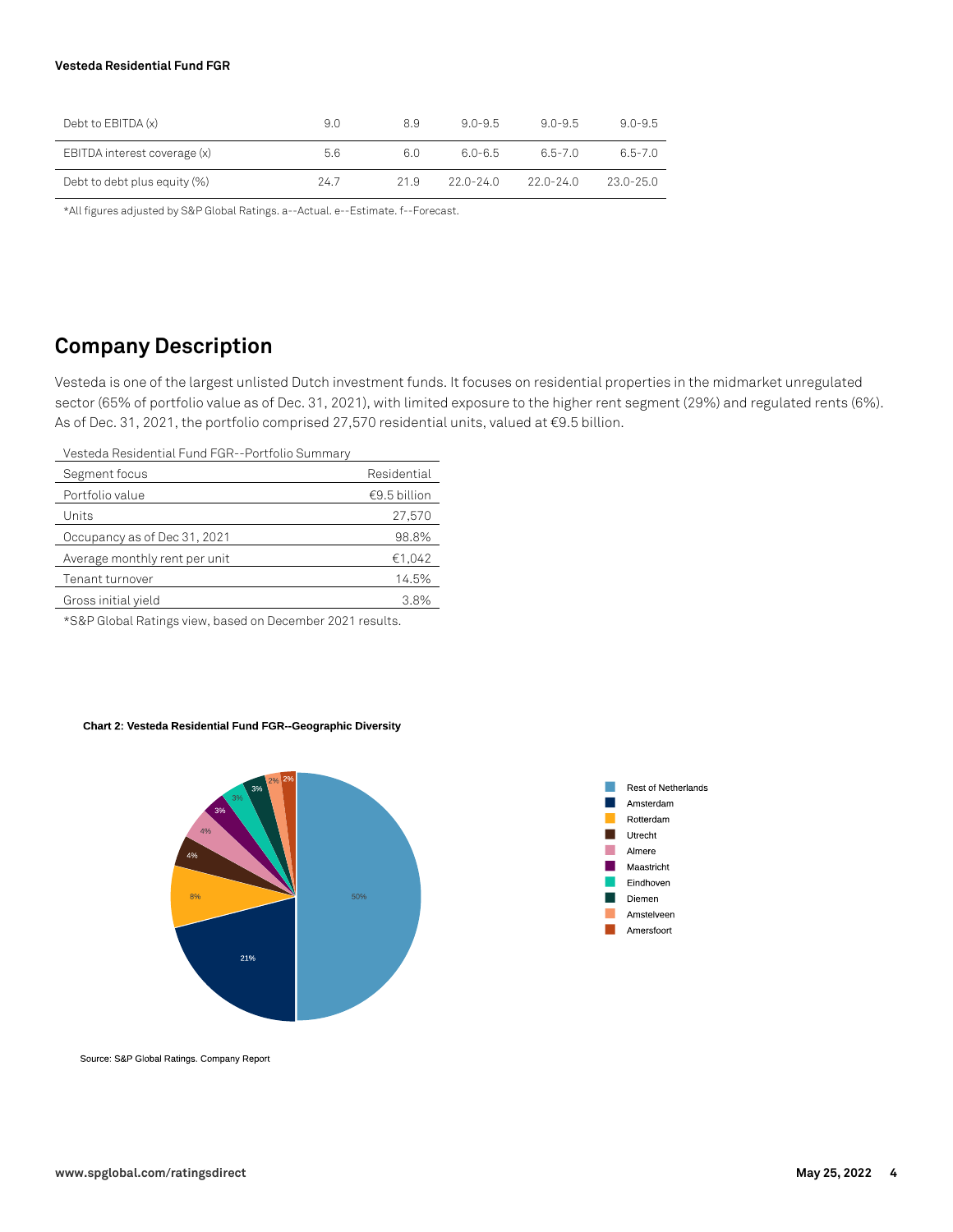# **Peer Comparison**

### **EMEA REIT Peer Comparison**

#### **Vesteda Residential Fund FGR--Peer Comparisons**

|                                       | Vesteda Residential<br><b>Fund FGR</b> | <b>Vonovia SE</b>               | <b>Grand City</b><br>Properties S.A. | <b>Akelius</b><br>Residential<br><b>Property AB</b> | Gecina        |
|---------------------------------------|----------------------------------------|---------------------------------|--------------------------------------|-----------------------------------------------------|---------------|
| Foreign currency issuer credit rating |                                        | A-/Stable/A-2 BBB+/Positive/A-2 |                                      | BBB+/Stable/A-2 BBB/Negative/A-2                    | A-/Stable/A-2 |
| Local currency issuer credit rating   |                                        | A-/Stable/A-2 BBB+/Positive/A-2 |                                      | BBB+/Stable/A-2 BBB/Negative/A-2                    | A-/Stable/A-2 |
| Period                                | Annual                                 | Annual                          | Annual                               | Annual                                              | Annual        |
| Period ending                         | 2021-12-31                             | 2021-12-31                      | 2021-12-31                           | $2021 - 12 - 31$                                    | 2021-12-31    |
| Revenue                               | 347                                    | 2.731                           | 525                                  | 212                                                 | 618           |
| EBITDA                                | 239                                    | 1,850                           | 299                                  | 85                                                  | 482           |
| Funds from operations (FFO)           | 206                                    | 1,315                           | 202                                  | 3                                                   | 377           |
| Interest expense                      | 40.0                                   | 489.8                           | 59.0                                 | 87.7                                                | 93.3          |
| Operating cash flow (OCF)             | 199                                    | 1.394                           | 158                                  | 124                                                 | 386           |
| Capital expenditure                   | 204                                    | 1,730                           | 71                                   | 367                                                 | 356           |
| Dividends paid                        | 186.0                                  | 1516.2                          | 53.7                                 | 987.3                                               | 391.3         |
| Cash and short-term investments       | 109                                    | 1,315                           | 1,107                                | 1,193                                               | 15            |
| Debt                                  | 2,121                                  | 47,186                          | 4,026                                | $\Omega$                                            | 7,091         |
| Equity                                | 7,553                                  | 36,545                          | 5,178                                | 7,535                                               | 12,983        |
| Valuation of investment property      | 9717.0                                 | 95073.9                         | 9339.5                               | 6020.0                                              | 17983.5       |
| <b>Adjusted Ratios</b>                |                                        |                                 |                                      |                                                     |               |
| EBITDA margin (%)                     | 68.9                                   | 67.8                            | 56.9                                 | 40.1                                                | 78.1          |
| EBITDA interest coverage (x)          | 6.0                                    | 3.8                             | 5.1                                  | 1.0                                                 | 5.2           |
| FFO cash interest coverage (x)        | 7.4                                    | 4.0                             | 4.4                                  | 1.0                                                 | 4.9           |
| Debt/EBITDA (x)                       | 8.9                                    | 25.5                            | 13.5                                 | 0.0                                                 | 14.7          |
| Debt/debt and equity (%)              | 21.9                                   | 56.4                            | 43.7                                 | 0.0                                                 | 35.3          |

# **Business Risk**

Vesteda's business risk profile reflects our view of the fund's well-positioned portfolio of residential properties in the Netherlands (see chart 3). This is supported by the relatively good localization of Vesteda's assets, which compares favorably with other rated residential real estate companies. Over 91% of the company's portfolio is in the primary region of the Netherlands, which we view as more resilient than secondary locations, given its stronger economic and demographic trends.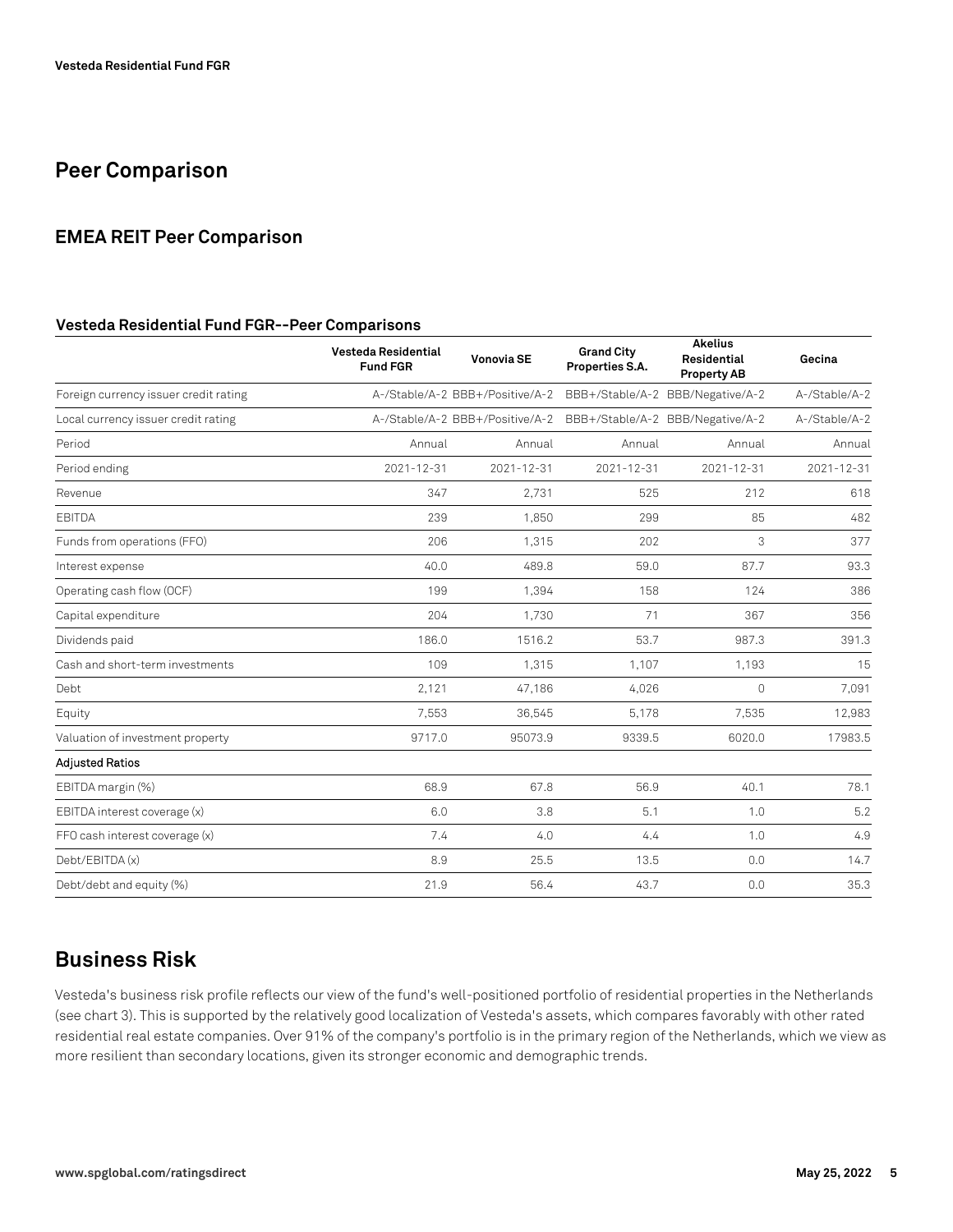

#### Chart 3: Vesteda Residential Fund FGR-Portfolio By Region

Over the past couple of years, Vesteda disposed assets mainly in secondary locations and followed its strategy to continue focusing on prime regions in the Netherlands. Our assessment of the business risk profile also reflects the company's good track record of stable rental income, despite difficult conditions in the Dutch housing market between 2008 and 2013. The fund has increased like-

We consider Vesteda well-positioned to benefit from the current dynamics of the Dutch rental market, including low levels of new construction and large housing shortage. We view as positive the fund's main focus on the midmarket unregulated segment (see chart 4), where we expect demand to be strongest over the next few years.

for-like rental revenue at around 2.5%-3.0% annually on average over the past few years and disposed some non-core assets.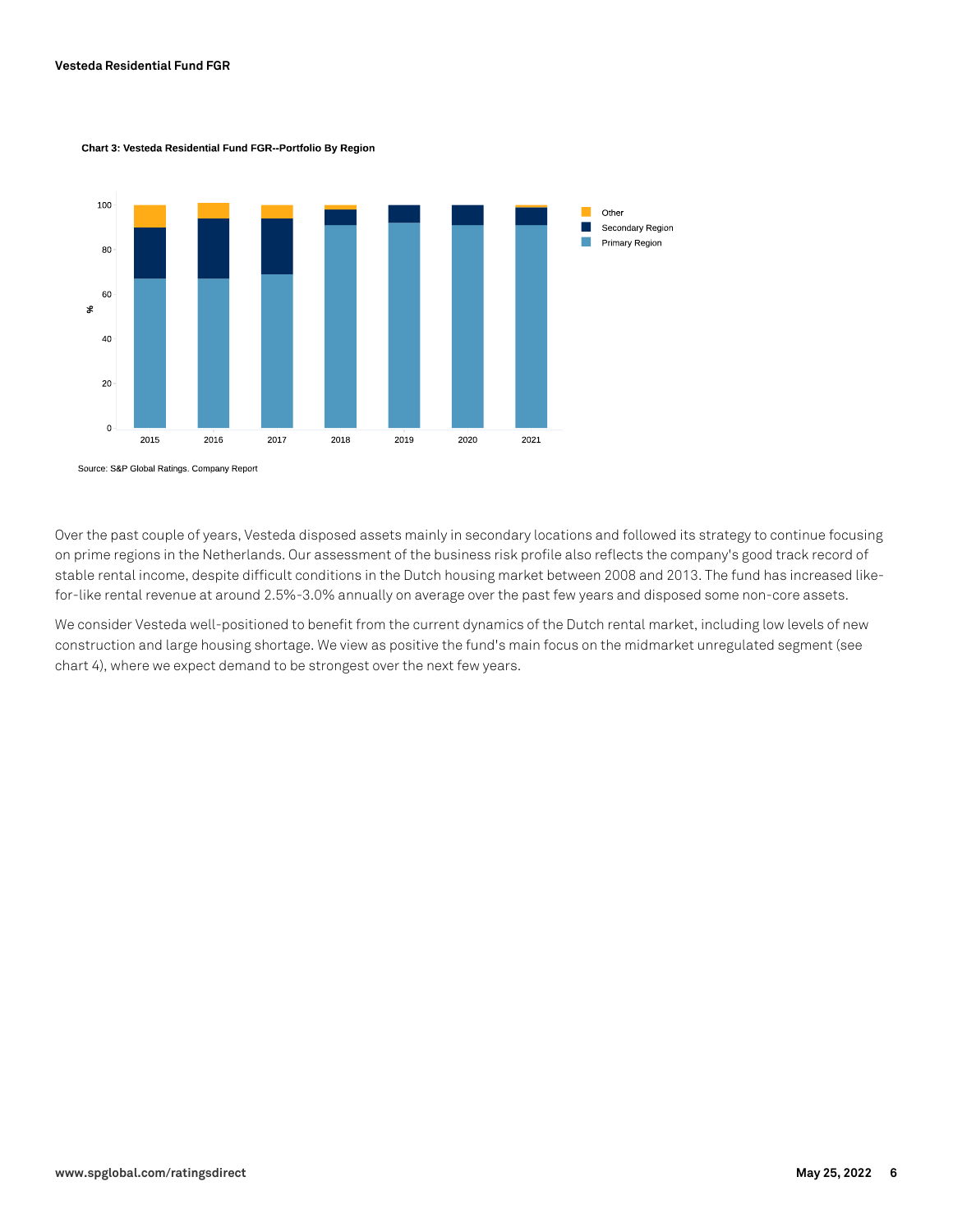

Chart 4: Vesteda Residential Fund FGR-Investment Portfolio By Rental Segment Stacked bar chart subtitle

Source: S&P Global Ratings, Company Report.

Vesteda's portfolio reached close to €10 billion in 2021. The portfolio growth in 2021 was majorly related to huge positive portfolio revaluations of about €1.2 billion driven by strong market fundamentals and continued housing shortages. As a result, the company's residential portfolio reached close to €9.8 billion--including €177 million of investment property under construction--at year-end 2021. That said, we believe the portfolio value may remain flat given risk of increasing interest rate, which could stabilize the yields or may expand it slightly in next 12-18 months however, some pressure on yields could be mitigated by expected positive rental growth.

In our view, Vesteda has a sound operating performance track record. The average occupancy rate is high and stable, at 98.8% in 2021, supported by low tenant turnover. Further, the company has significantly reduced its pipeline of direct development activities in the past few years, in line with its strategy. We understand that the fund may expand further by taking on only turnkeydevelopment projects, which we expect to remain limited to less than 10% to its overall portfolio exposure.

# **Financial Risk**

Vesteda's financial risk profile is supported by low leverage for the industry, with debt to debt plus equity of below 30%. The fund's financial policy includes a LTV ratio (similar to our debt-to-debt plus equity ratio) of below 30%, belonging to the most conservative financial risk profile under our rated residential real estate portfolio in Europe. Given the company's strong track record of financial discipline with very low leverage over the past years, we expect the company will continue maintaining low leverage metrics. The company has a strong liquidity position with a syndicated RCF of €700 million available (fully undrawn at first-quarter 2022), maturing in 2025. In addition, Vesteda has a €1 billion commercial paper program, an EIB facility of €150 million, and a SMBC facility of €200 million, all fully undrawn.

Our rating is further supported by the high ratio of S&P Global Ratings-adjusted EBITDA interest coverage of about 6x at year-end 2021. We expect the ratio to remain solid despite the current rise in interest rates, at well above 6x in 2022-2023, thanks to the company's low refinancing needs for the next two-to-three years and mainly fixed debt exposures (100% of total debt). Vesteda enjoys a low cost of debt of about 1.8% as of end 2021. This was further supported by the issuance of its second green bond of €500 million in October 2021, at a 0.75% coupon, maturing in 2031.

That said, the ratio of debt to EBITDA stood at 8.9x at year-end 2021, remaining broadly stable from 9.0x in 2020, which appears high for its leverage level and underscores mainly the low-yield environment in which the company operates. We expect the ratio to remain at 9.0x-9.5x in 2022-23.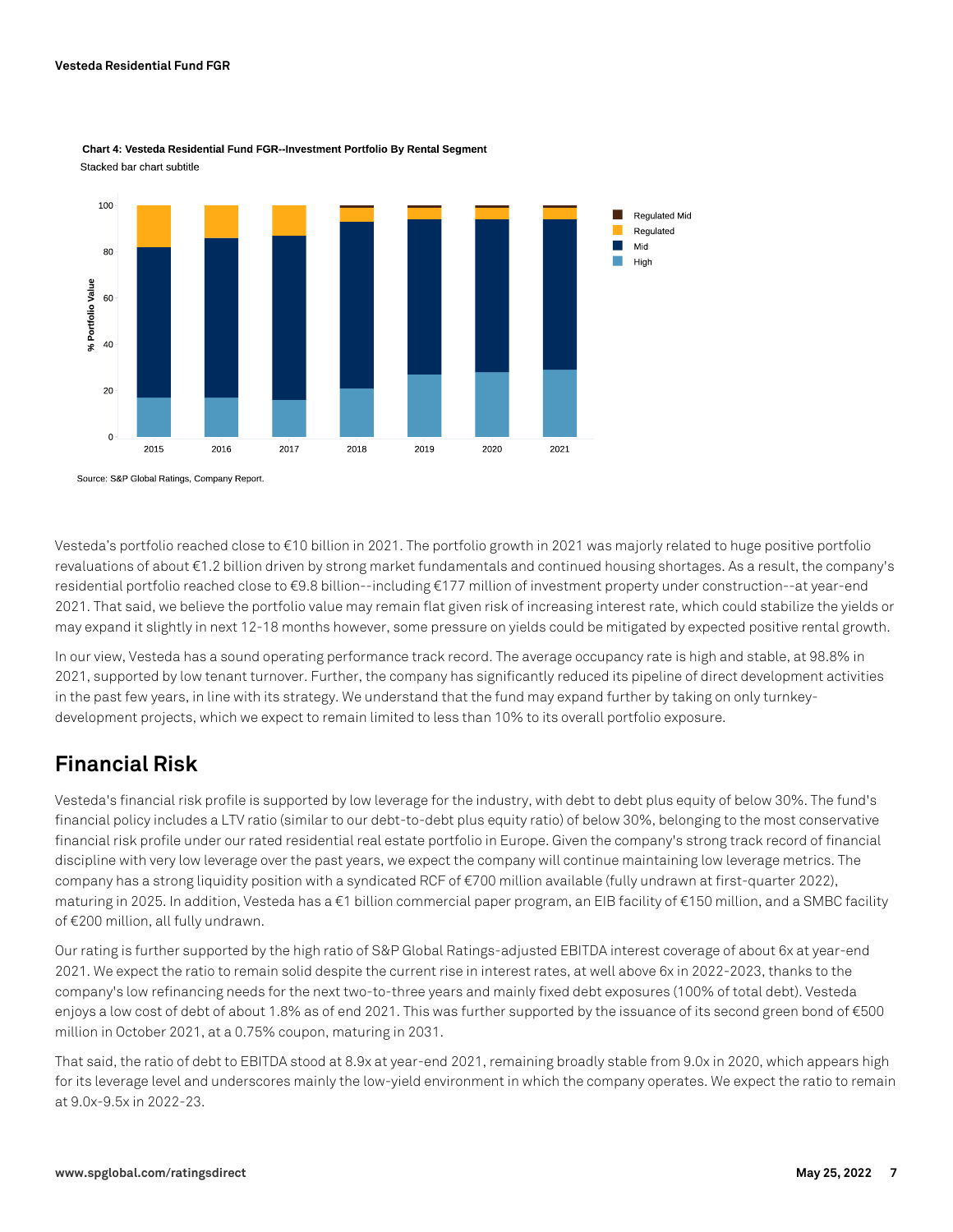# **Debt maturities**

Vesteda has a weighted-average debt maturity of six years as of Dec. 31, 2021 (see chart 5).



Chart 5: Vesteda Residential Fund FGR--Debt Maturities As of Dec. 31, 2021

Source: S&P Global Ratings, Company Report. \*Revolving Facility Agreement

## **EMEA REIT Financial Summary**

#### **Vesteda Residential Fund FGR--Financial Summary**

| Period ending                    | Dec-31-2016 | Dec-31-2017 | Dec-31-2018 | Dec-31-2019 | Dec-31-2020    | Dec-31-2021 |
|----------------------------------|-------------|-------------|-------------|-------------|----------------|-------------|
| Reporting period                 | 2016a       | 2017a       | 2018a       | 2019a       | 2020a          | 2021a       |
| Display currency (mil.)          | <b>EUR</b>  | <b>EUR</b>  | <b>EUR</b>  | <b>EUR</b>  | <b>EUR</b>     | <b>EUR</b>  |
| Revenues                         | 242         | 247         | 281         | 329         | 335            | 347         |
| <b>EBITDA</b>                    | 171         | 154         | 186         | 232         | 229            | 239         |
| Funds from operations (FFO)      | 140         | 123         | 163         | 192         | 196            | 206         |
| Interest expense                 | 33          | 31          | 30          | 40          | 41             | 40          |
| Operating cash flow (OCF)        | 136         | 153         | 165         | 196         | 168            | 199         |
| Capital expenditure              | 254         | 250         | 185         | 192         | 138            | 204         |
| Dividends paid                   | 121         | 206         | 415         | 344         | 195            | 186         |
| Cash and short-term investments  | 17          | 14          | 11          | 3           | $\overline{2}$ | 109         |
| Debt                             | 1,218       | 1,159       | 1,730       | 1,942       | 2,062          | 2,121       |
| Common equity                    | 3,045       | 3,819       | 5,517       | 6,022       | 6,294          | 7,553       |
| Valuation of investment property | 4,342       | 5,035       | 7,281       | 8,012       | 8,387          | 9,717       |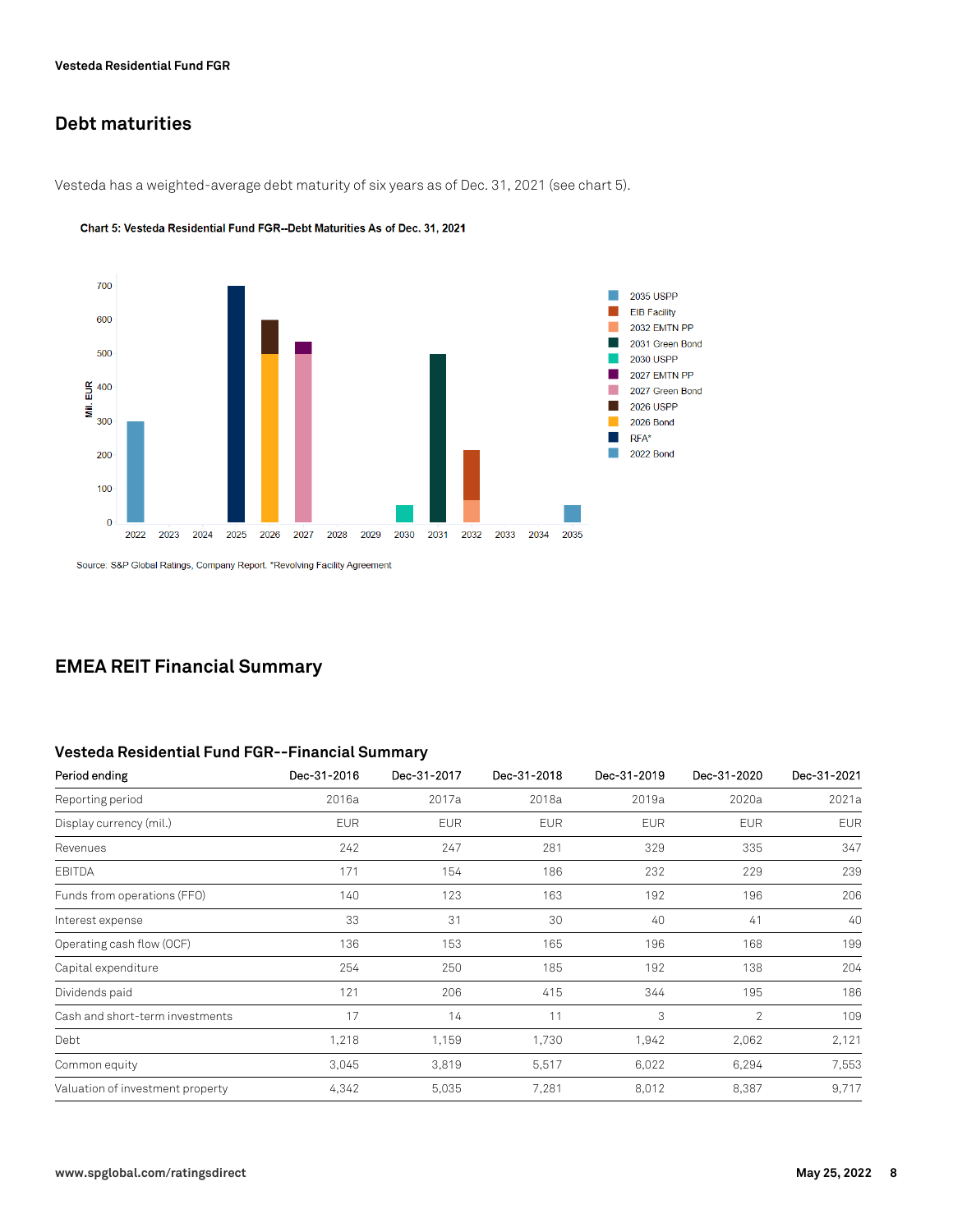#### **Vesteda Residential Fund FGR**

# **Vesteda Residential Fund FGR--Financial Summary**

#### **Adjusted ratios**

| EBITDA margin (%)            | 70.7 | 62.3 | 66.2 | 70.5 | 68.4 | 68.9 |
|------------------------------|------|------|------|------|------|------|
| EBITDA interest coverage (x) | 5.2  | 5.0  | 6.2  | 5.8  | 5.6  | 6.0  |
| Debt/EBITDA (x)              |      | 7.5  | 9.3  | 8.4  | 9.0  | 8.9  |
| Debt/debt and equity (%)     | 28.6 | 23.3 | 23.9 | 24.4 | 24.7 | 21.9 |

### **Reconciliation Of Vesteda Residential Fund FGR Reported Amounts With S&P Global Adjusted Amounts (Mil. EUR)**

|                                                               | <b>Debt</b> | Shareholder<br>equity | Revenue | <b>EBITDA</b> | Operating<br>income | Interest<br>expense | S&PGR<br>adjusted<br><b>EBITDA</b>     | Operating<br>cash flow | <b>Dividends</b> | Capital<br>expenditure |
|---------------------------------------------------------------|-------------|-----------------------|---------|---------------|---------------------|---------------------|----------------------------------------|------------------------|------------------|------------------------|
| Financial year                                                | Dec-31-2021 |                       |         |               |                     |                     |                                        |                        |                  |                        |
| Company<br>reported<br>amounts                                | 2,084       | 7,553                 | 347     | 255           | 1,484               | 40                  | 239                                    | 232                    | 186              | 204                    |
| Cash taxes paid                                               |             |                       |         |               |                     | L,                  | (1)                                    |                        |                  |                        |
| Cash interest<br>paid                                         |             |                       |         |               |                     |                     | (32)                                   |                        |                  |                        |
| Lease liabilities                                             | 146         |                       |         |               |                     |                     |                                        |                        |                  |                        |
| Accessible cash<br>and liquid<br>investments                  | (109)       |                       |         |               |                     |                     |                                        |                        |                  |                        |
| Nonoperating<br>income<br>(expense)                           |             |                       |         |               | 1                   |                     |                                        |                        |                  |                        |
| Reclassification<br>of interest and<br>dividend cash<br>flows |             |                       |         |               |                     |                     |                                        | (32)                   |                  |                        |
| EBITDA -<br>Gain/(loss)<br>on disposals<br>of PP&E            |             |                       |         | (16)          | (16)                |                     |                                        |                        |                  |                        |
| D&A: Asset<br>valuation<br>gains/(losses)                     |             |                       |         |               | (1, 233)            |                     |                                        |                        |                  |                        |
| OCF: Taxes                                                    |             |                       |         |               |                     |                     |                                        | (1)                    |                  |                        |
| Total adjustments                                             | 37          |                       |         | (16)          | (1,248)             |                     | (33)                                   | (33)                   |                  |                        |
| S&P Global<br>Ratings adjusted                                | Debt        | Equity                | Revenue | <b>EBITDA</b> | <b>EBIT</b>         | Interest<br>expense | <b>Funds from</b><br><b>Operations</b> | Operating<br>cash flow | <b>Dividends</b> | Capital<br>expenditure |
|                                                               | 2,121       | 7,553                 | 347     | 239           | 236                 | 40                  | 206                                    | 199                    | 186              | 204                    |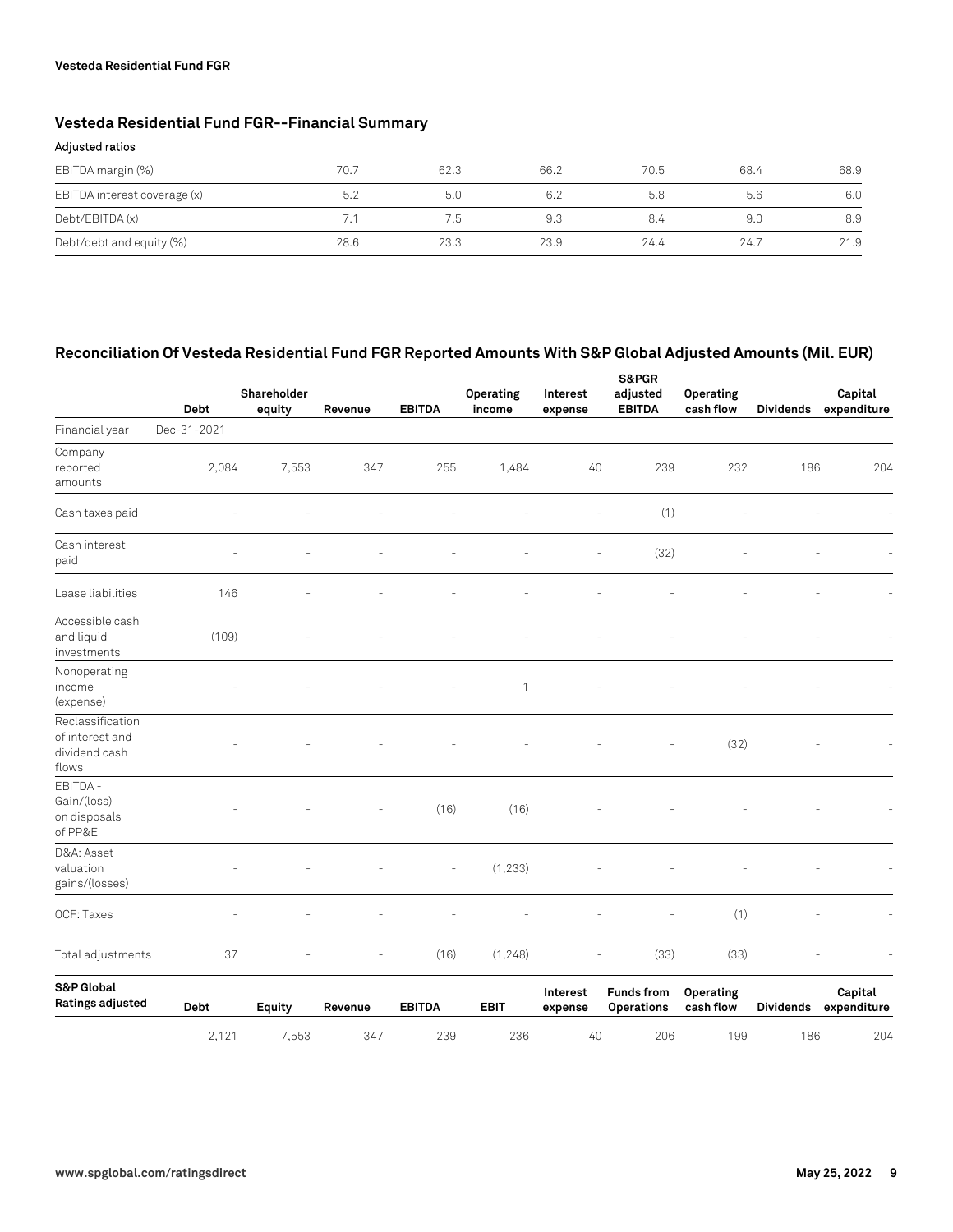# **Liquidity**

Our short-term rating on Vesteda is 'A-2'. We view the fund's liquidity as strong, based on our analysis, including a stress scenario under which EBITDA declines by 15%. We forecast that liquidity sources will exceed its funding needs by at least 1.5x over the next 12 months and by 1.2x over another further 12 months.

The company benefits from sufficient undrawn committed revolving facilities along with limited debt maturities for next 12 months as of March 31, 2022.

# **Principal liquidity sources**

- About €98 million of unrestricted cash and about €850 million available under the RCF and EIB agreement as of March 31, 2022; and
- Our forecast of €160 million-€170 million of cash funds from operations.

### **Principal liquidity uses**

- €300 million of green bonds maturity in next 12 months;
- €150 million-€200 million of committed capex, including the project development pipeline; and
- Around €180 million-€200 million of cash dividend payments.

# **Covenant Analysis**

### **Requirements**

The company must comply with following financial covenants:

- LTV of 50% maximum (as of Dec. 31, 2021, this was 20.8%); and
- Interest coverage ratio of minimum 2.0x (as of Dec. 31, 2021, it was 7x).

### **Compliance expectations**

As of March 31, 2022, Vesteda had significant headroom (above 30%) under all its financial maintenance covenants.

# **Environmental, Social, And Governance**

### **ESG Credit Indicators**



Evaluation. The extent of the influence of these factors is reflected on an alphanumerical 1 -5 scale where 1 = positive, 2 = neutral, 3 = moderately negative, 4 = negative, and 5 = very negative. For more information, see our commentary "ESG Credit Indicators: Definition And Applications, published Oct. 13, 2021.

ESG factors are an overall neutral consideration in our credit rating analysis of Vesteda Residential Fund. The company implemented a sustainability improvement strategy to ensure that by 2024 99% of properties achieve green energy labels. This will help the company to reduce greenhouse gas emissions and meet its target of cutting its carbon footprint by 49% by 2030 and 95% by 2050 compared with 1990 levels. Vesteda issued its first green bond in May 2019 and its second green bond in October 2021 under its green financing framework.

# **Issue Ratings--Subordination Risk Analysis**

### **Capital structure**

As of Dec. 31, 2021, the fund's capital structure comprised solely unsecured debt. Unsecured bonds are issued under the company's financing entity, Vesteda Finance B.V. (A-/Stable/A-2).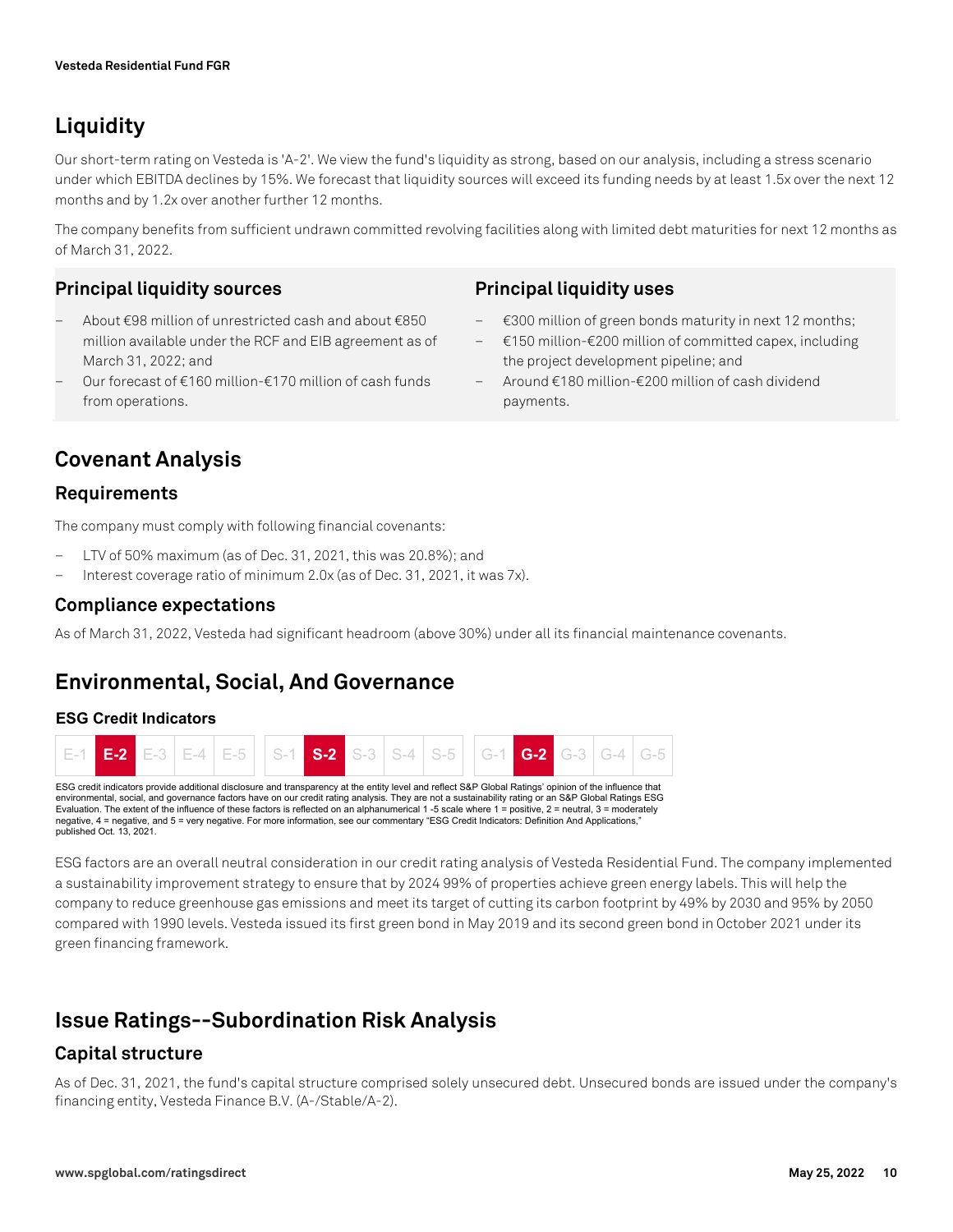### **Analytical conclusions**

We rate the senior unsecured bond 'A-', in line with the issuer credit rating. This is because the company's exposure to secured debt is low.

#### **Rating Component Scores**

| A-/Stable/A-2            |  |  |  |  |
|--------------------------|--|--|--|--|
| A-/Stable/A-2            |  |  |  |  |
| <b>Strong</b>            |  |  |  |  |
| Very Low                 |  |  |  |  |
| l ow                     |  |  |  |  |
| Strong                   |  |  |  |  |
| Intermediate             |  |  |  |  |
| Intermediate             |  |  |  |  |
| bbb+                     |  |  |  |  |
| Neutral (no impact)      |  |  |  |  |
| Neutral (no impact)      |  |  |  |  |
| Neutral (no impact)      |  |  |  |  |
| Strong (no impact)       |  |  |  |  |
| Satisfactory (no impact) |  |  |  |  |
| Positive (+1 notch)      |  |  |  |  |
| а-                       |  |  |  |  |
|                          |  |  |  |  |

# **Related Criteria**

- General Criteria: Environmental, Social, And Governance Principles In Credit Ratings, Oct. 10, 2021
- General Criteria: Group Rating Methodology, July 1, 2019
- Criteria | Corporates | General: Corporate Methodology: Ratios And Adjustments, April 1, 2019
- Criteria | Corporates | Industrials: Key Credit Factors For The Real Estate Industry, Feb. 26, 2018
- General Criteria: Methodology For Linking Long-Term And Short-Term Ratings, April 7, 2017
- Criteria | Corporates | General: Methodology And Assumptions: Liquidity Descriptors For Global Corporate Issuers, Dec. 16, 2014
- Criteria | Corporates | General: Corporate Methodology, Nov. 19, 2013
- General Criteria: Country Risk Assessment Methodology And Assumptions, Nov. 19, 2013
- General Criteria: Methodology: Industry Risk, Nov. 19, 2013
- General Criteria: Methodology: Management And Governance Credit Factors For Corporate Entities, Nov. 13, 2012
- General Criteria: Principles Of Credit Ratings, Feb. 16, 2011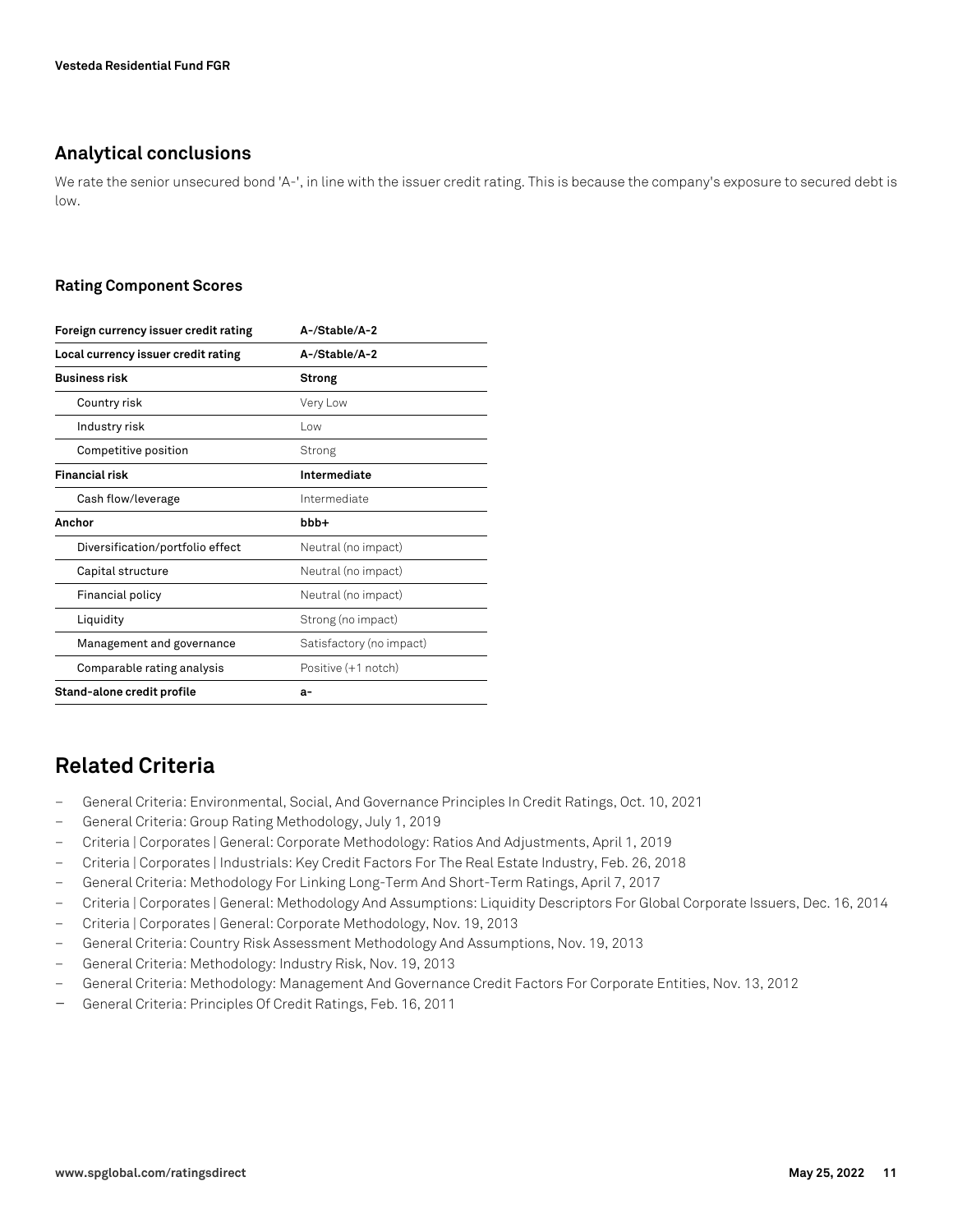### **Ratings Detail (as of May 30, 2022)\***

| Vesteda Residential Fund FGR         |                 |
|--------------------------------------|-----------------|
| <b>Issuer Credit Rating</b>          | A-/Stable/A-2   |
| <b>Issuer Credit Ratings History</b> |                 |
| 23-Apr-2021                          | A-/Stable/A-2   |
| 24-Jan-2019                          | BBB+/Stable/A-2 |
| 22-Apr-2016                          | BBB+/Stable/--  |
| <b>Related Entities</b>              |                 |
| Vesteda Finance B.V.                 |                 |
| <b>Issuer Credit Rating</b>          | A-/Stable/A-2   |
| Senior Unsecured                     | А-              |

\*Unless otherwise noted, all ratings in this report are global scale ratings. S&P Global Ratings credit ratings on the global scale are comparable across countries. S&P Global Ratings credit ratings on a national scale are relative to obligors or obligations within that specific country. Issue and debt ratings could include debt guaranteed by another entity, and rated debt that an entity guarantees.